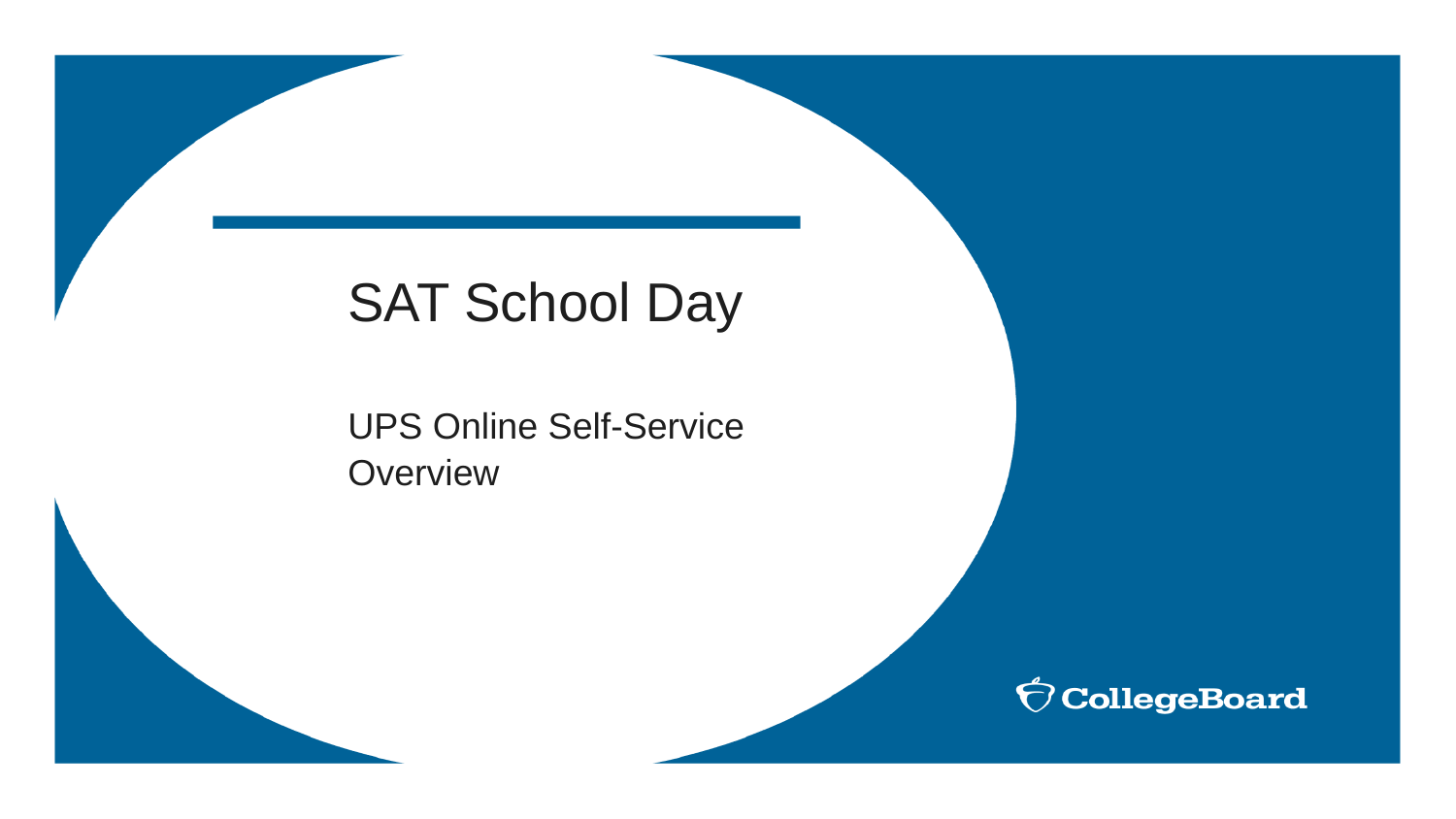## Step I: Go to [www.ups.com](http://www.ups.com/) and click "Shipping" on the tabs listed in the brown header



#### **Click Shipping**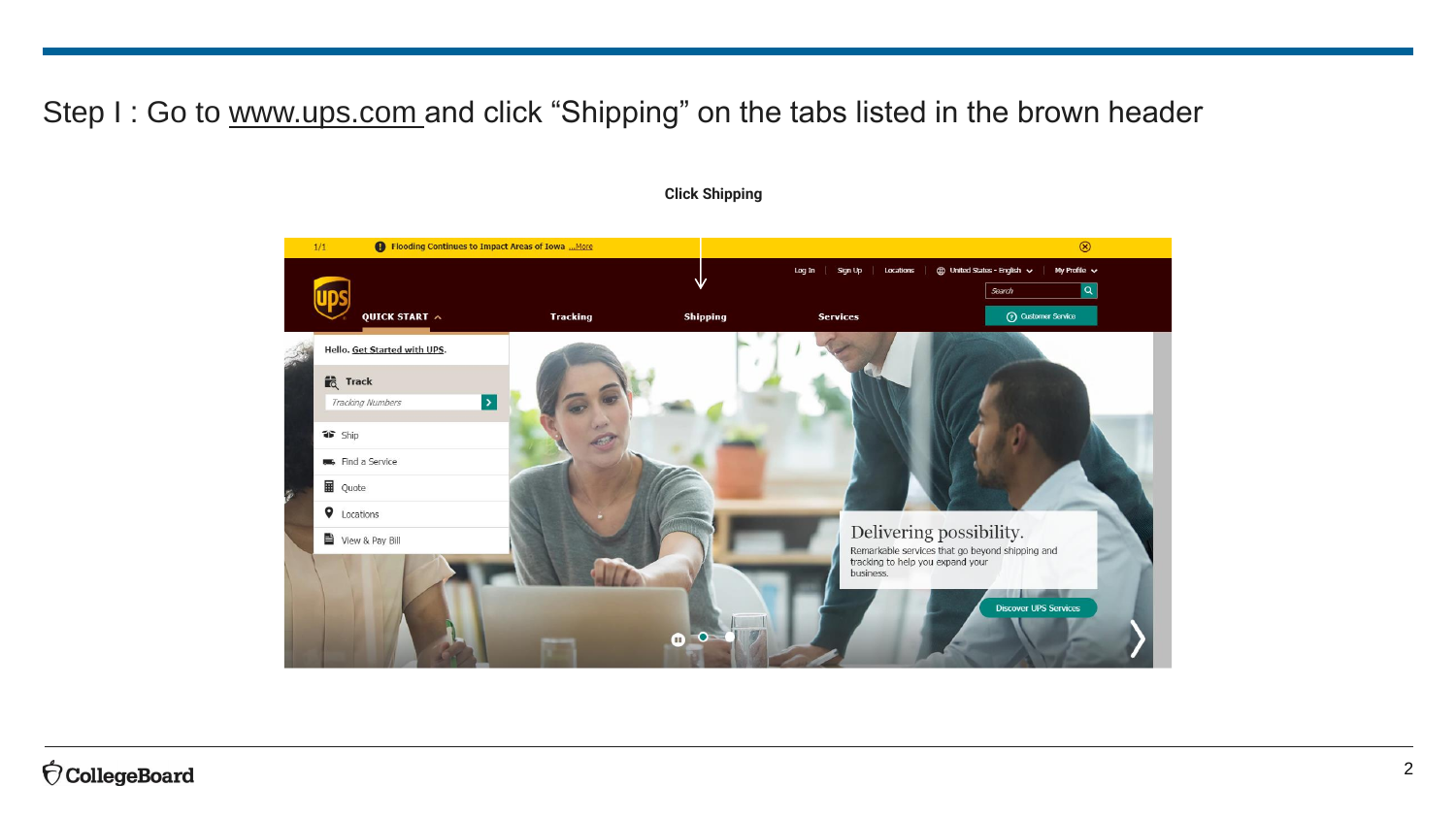Step II: In the drop down that appears when clicking "Shipping" look under the "New Shipments" column for "Schedule a Pickup"

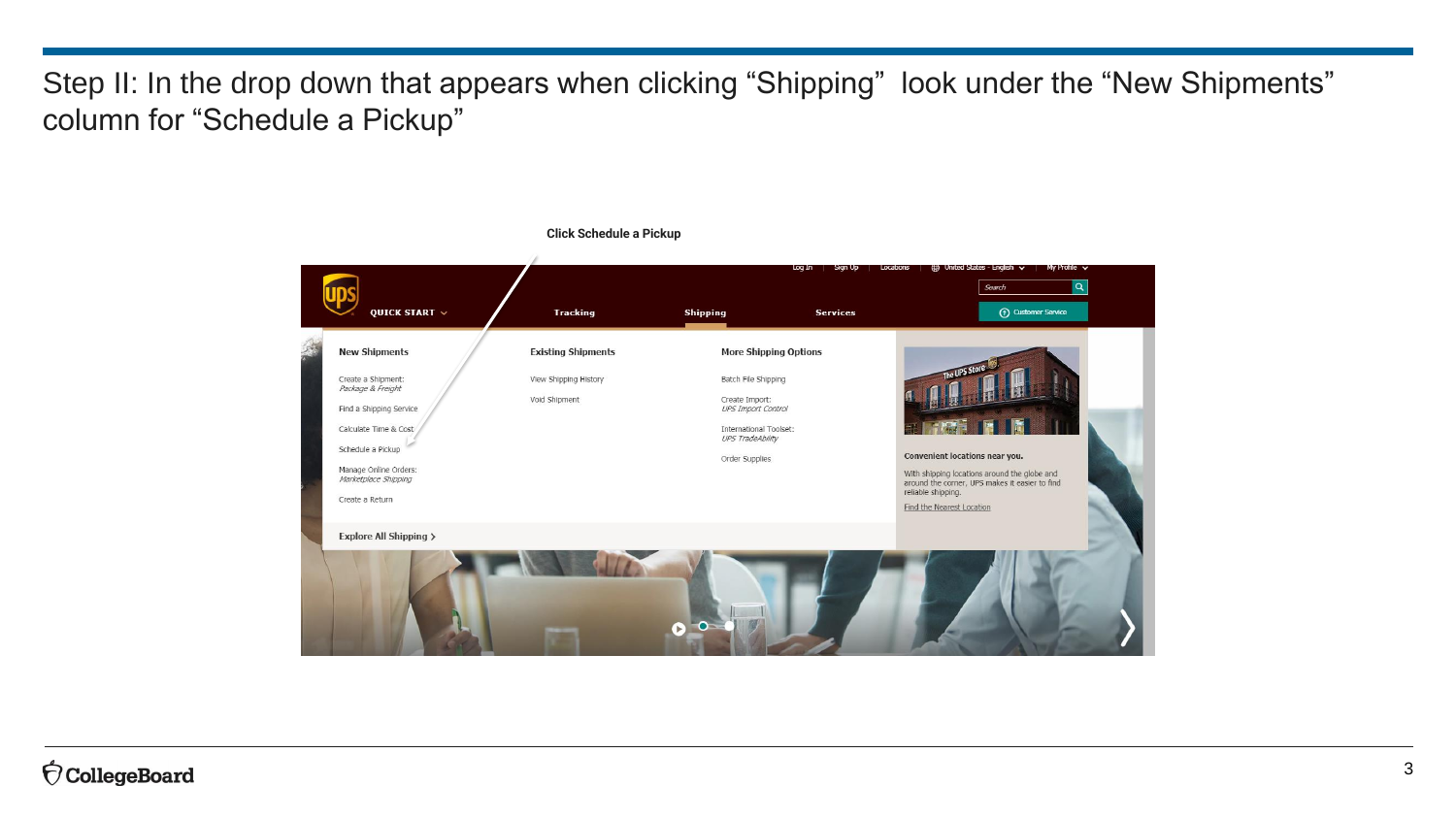Step IV: Begin to enter pickup information as indicated below. *NOTE: The labels are prepaid and should not incur additional charges. If you cannot locate your label, please contact Customer Service.*

|                                                                                                                               | Schedule a Pickup                                                                  |                                                                                                 |
|-------------------------------------------------------------------------------------------------------------------------------|------------------------------------------------------------------------------------|-------------------------------------------------------------------------------------------------|
|                                                                                                                               | <b>FREIGHT</b><br>PACKAGE                                                          |                                                                                                 |
|                                                                                                                               | <b>Enter Pickup Information</b><br>Required fields are indicated with *            |                                                                                                 |
|                                                                                                                               | 1) SHIPPING LABEL QUESTIONS                                                        |                                                                                                 |
|                                                                                                                               | Do you have pre-printedUPS Shipping Labels for your shipment? *                    |                                                                                                 |
| "Yes"<br>Select<br>here                                                                                                       | (C) Yes<br><b>No</b>                                                               |                                                                                                 |
| This needs to be filled in with all<br>available labels provided to your<br>$\rightarrow$<br>school. Do not add spaces in the | (If you have return label tracking numbers, enter them here)<br>1z0147ww9094873123 | Optional: Enter tracking numbers separated by commas, to check if pickup charges are prepaid.   |
| tracking number, it should just be<br>numbers and letters                                                                     | (Maximum 30 tracking Numbers)                                                      |                                                                                                 |
|                                                                                                                               | payment is required.                                                               | Note: You entered a tracking number that can be used for a pre-paid On-Call Pickup®. No further |
|                                                                                                                               | 2) PICKUP INFORMATION AND LOCATION                                                 |                                                                                                 |
|                                                                                                                               | <b>UPS Account Number:</b>                                                         |                                                                                                 |
|                                                                                                                               | <b>Company or Name: *</b>                                                          | Country or Territory:<br><b>United States</b>                                                   |
|                                                                                                                               | <b>Contact Name:</b>                                                               | City: *                                                                                         |
| Fill out all fields indicated by " * "<br>asterik                                                                             | <b>Street Address: *</b>                                                           | State: *<br><b>Choose One</b>                                                                   |
|                                                                                                                               | Suite/Room:                                                                        | ZIP Code: *                                                                                     |
|                                                                                                                               |                                                                                    | <b>Telephone: *</b><br>Ext.:                                                                    |
|                                                                                                                               | <b>Floor:</b>                                                                      |                                                                                                 |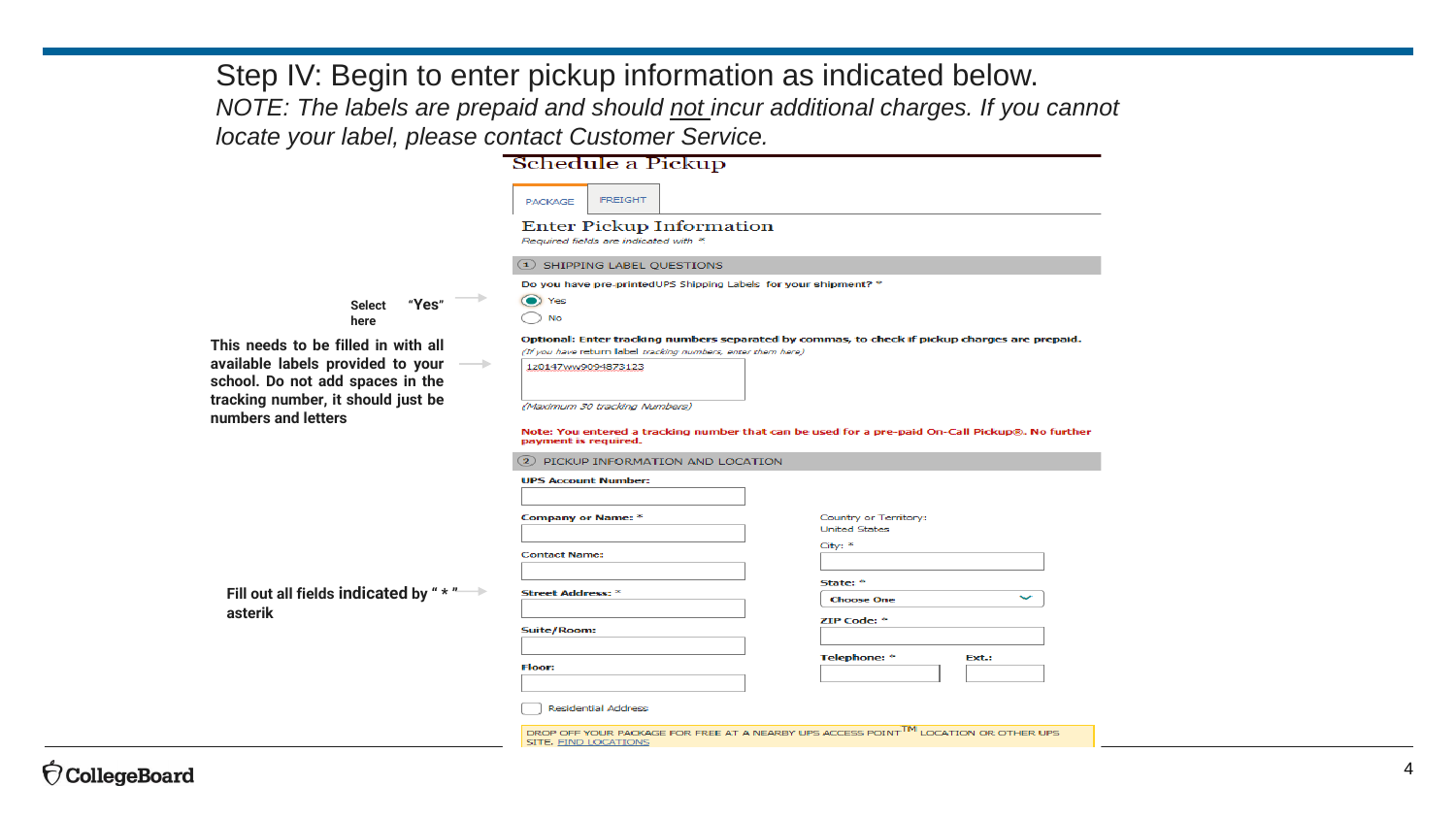### Step IV Continued: Complete required pickup information.

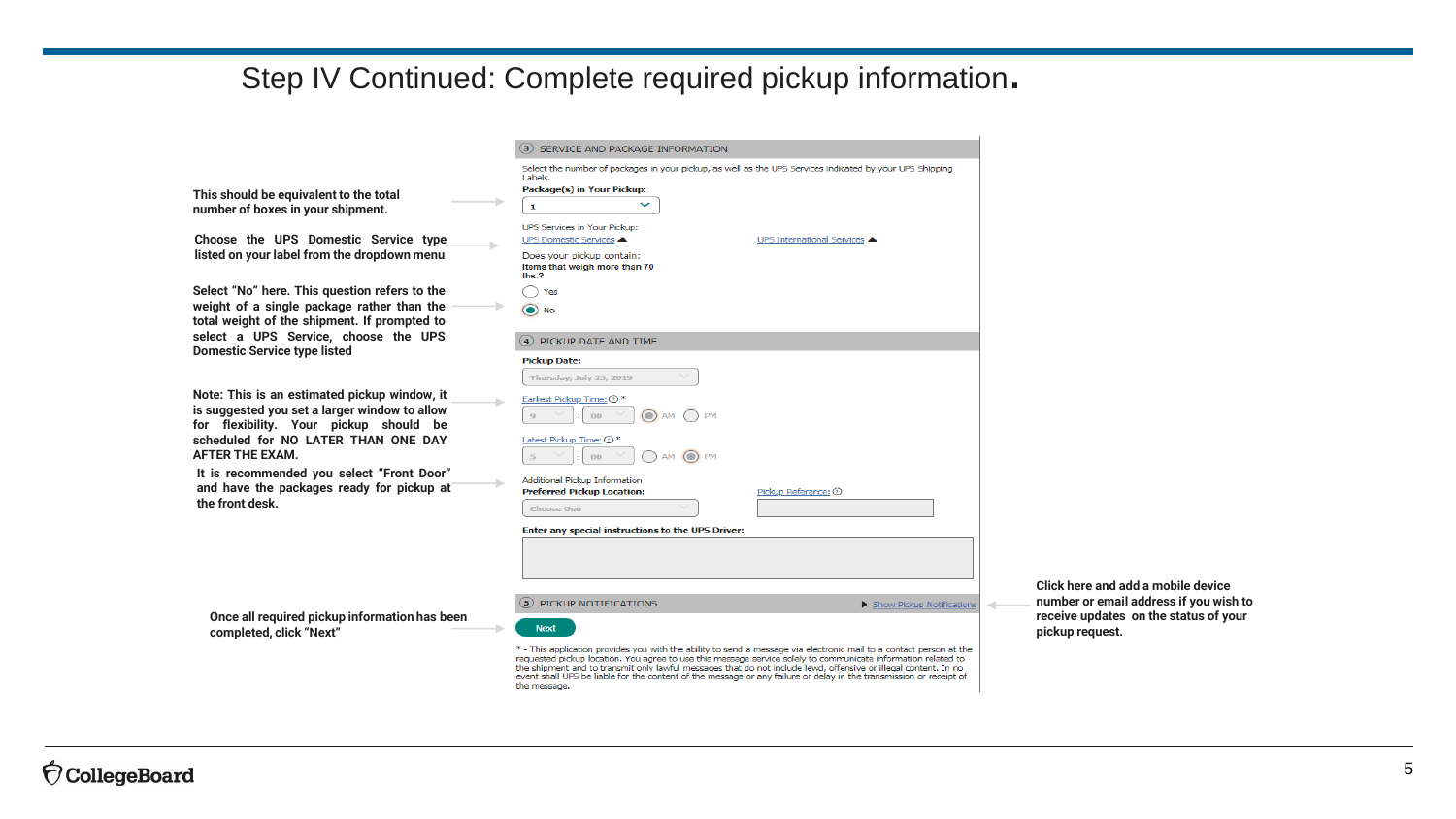## Step V: Verify pickup request details and edit any incorrect information.

Home > Shipping > Schedule a Pickup

#### Schedule a Pickup

#### Verify Pickup Request Details

Please verify the details of your request.

| PICKUP DATE AND TIME                                                                                                  |                                                                        | Edit |
|-----------------------------------------------------------------------------------------------------------------------|------------------------------------------------------------------------|------|
| Pickup Date:<br>Thursday, July 25, 2019<br><b>Earliest Pickup Time:</b><br>10:40 AM<br>Latest Pickup Time:<br>8:00 PM |                                                                        |      |
| <b>PICKUP ADDRESS</b>                                                                                                 |                                                                        | Edit |
| Company or Name:<br><b>Contact Name:</b>                                                                              | College Board<br>11955 Democracy Dr<br>Suite/Room:<br>Reston, VA 20190 |      |
| PICKUP INFORMATION                                                                                                    |                                                                        | Edit |
| Telephone:<br><b>Special Instructions:</b><br>Send Pickup Notifications To:                                           | 4443332222<br>Fxt.:                                                    |      |
| SHIPMENT INFORMATION                                                                                                  |                                                                        | Edit |
| <b>Total Number of Packages:</b><br>Services Selected:                                                                | 1<br><b>UPS Ground</b>                                                 |      |
| PAYMENT INFORMATION FOR ALL FEES                                                                                      |                                                                        |      |
| The shipper has paid all fees related to pick up. No further payment is required for Pickup.                          |                                                                        |      |
| <b>Back</b><br><b>Next</b>                                                                                            | Cancel                                                                 |      |
| $\overline{a}$                                                                                                        |                                                                        |      |

**Select Next if all information is correct**